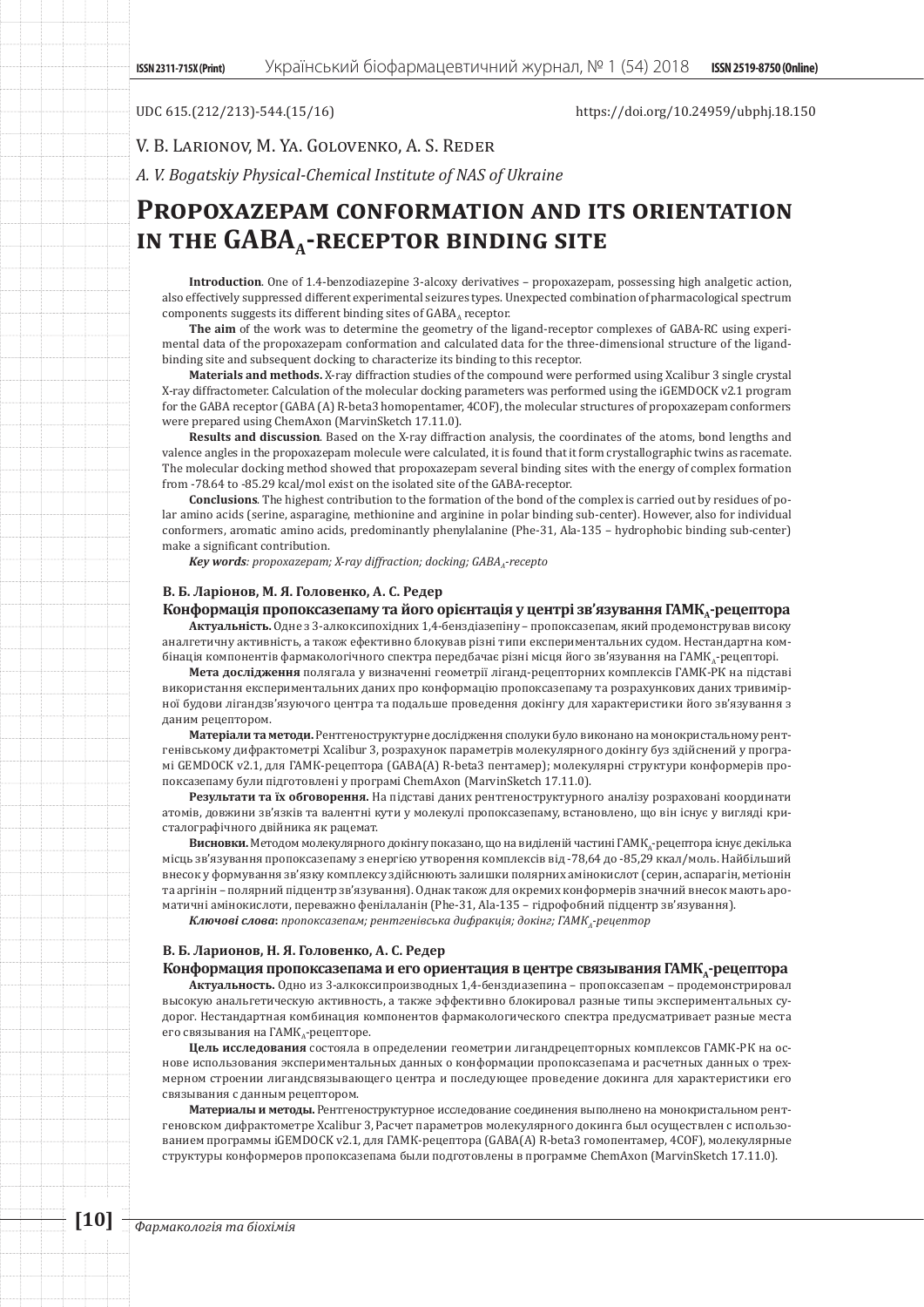**Результаты и их обсуждение.** На основании данных рентгеноструктурного анализа рассчитаны координаты атомов, длины связей и валентные углы в молекуле пропоксазепама, установлено, что он существует в виде кристаллографического двойника в виде рацемата.

**Выводы.** Методом молекулярного докинга показано, что на выделенном участке ГАМКА-рецептора существует несколько мест связывания пропоксазепама с энергией образования комплекса от -78,64 до -85,29 ккал/моль. Наибольший вклад в формирование связи комплекса осуществляют остатки полярных аминокислот (серин, аспарагин, метионин и аргинин – полярный подцентр связывания). Однако также для отдельных конформеров значительный вклад имеют ароматические аминокислоты, преимущественно фенилаланин (Phe-31, Ala-135 – гидрофобный подцентр связывания).

*Ключевые слова***:** *пропоксазепам; рентгеновская дифракция; докинг; ГАМКА-рецептор*

### **INTRODUCTION**

Pharmacological properties of medicinal products are determined with their interactions with therapeutical targets (proteins and nucleic acids). The "drug-target" complex formation is tupical for chemical substances of various structure, which can be either agonists or antagonists (full or partial). In such complexes moleculesligands are spatially (geometrically) complementary to binding site of the macromolecule surface and are rendered on it by the help of Coulombe`s forces, Van-der Vaal interactions, hydrogen bonds etc.

Among the different biotargets (receptors, enzymes, transporters, ion channels and others) of the drug`s action the main attention is paid to  $GABA_A$ -receptor comp $lex(GABA_A-RC)$ , impairments in which are connected with such disorders as schizophrenia, bipolar disorders, insomnia epilepsy alcoholism and others [1-4]. In addition to GABA-binding site the receptor complex contains allosteric segments, which are capable to bind benzodiazepines, widely used for such disorders treatment [1]. However, for these substances insufficient action selectivity, leading to different side effects, still remains the main problem. In this way,  $GABA_A$  receptor and its subtypes selective ligands finding is still actual and this is directed on creating of new medicines for these disorders treatment, as well as for cognitive function stimulation.

Recently our attention was attracted by 3-alcoxy substituted 1.4-benzodiazepine derivatives which, despite others members of this class, on the models of nociceptive pain shared the prominent analgesic activity [5, 6]. One of them, named propoxazepam – 7-bromo-5-(о-clorophenyl)-3 propyloxy-1,2-dihydro-3Н-1,4-benzodiazepine-2-one (I) is considered to be the promising analgetic (Scheme).



Paying attention that such antiepileptic drugs as gabapentin and pregabalin successfully used for neuropathic pain treatment [7, 8] we have undertaken the studies of anticonvulsive action of this compound. Earlier we [9] determined propoxazepam the mean effective doses  $(E|A_{50})$  on the models of chemically induced seizures by picrotoxin  $(1.67 \pm 0.09 \text{ mg/kg})$ , penthylenetetrazole  $(0.9 \pm 0.04 \text{ mg/kg})$  and strychnine  $(14.24 \pm 0.47 \text{ mg/kg})$ , which prove the substance high anticonvulsive activity.

On the base of "dose-effect" curves shapes there were demonstrated different stages of propoxazepam interaction with GABA and glycine receptors *in vivo*. It is assumed that obtained data prove the preferential propoxazepam anticonvulsive effect realization through GABAergic mechanisms. Glycine-ergic components, participating in strychnine-induced seizures suppression, are involved in the process when propoxazepan is administered in doses higher than  $ED_{50}$  and obviously serve as additional anticonvulsive protection mechanism.

On the model of thiosemicarbazide-induced GABAdeficient seizures propoxazepam had shown the high activity and on the base of "dose-response" curve shape one can assume the antagonistic interaction with GABA synthesis inhibitor - thiosemicarbazide [10].

The use of mentioned methods of "pharmacological probing" for propoxazepam action let reliably reveal the possible structural-functional sites of GABA-RC, which are responsible for neuronal effects realization on the whole organism level. On the stage of new (original) medicines the different approaches with computation technologies are used. Recently the most effective one is docking procedure, which estimates energetic parameters of molecular matching of ligand (pharmacophore groups separately or the whole structure) to functionally important protein (receptor) sites. Using the docking mechanism one can suggest the molecules interactions, determine spatial structure of complexes and affinity of conformationdependent interactions. The docking algorithms of lowmolecular weights ligands to receptor molecules are essential instrument for rational drug design and are applied on different stages of medicines R&D process (screening, ligand action mechanism clarification, identification of receptor sites, involved in intermolecular interactions). In this case necessary are both the data about spatial ligand structure and three-dimension structure of target **Scheme.** *Chemical structure of propoxazepam (I)* protein binding site, obtained by X-ray diffraction methods.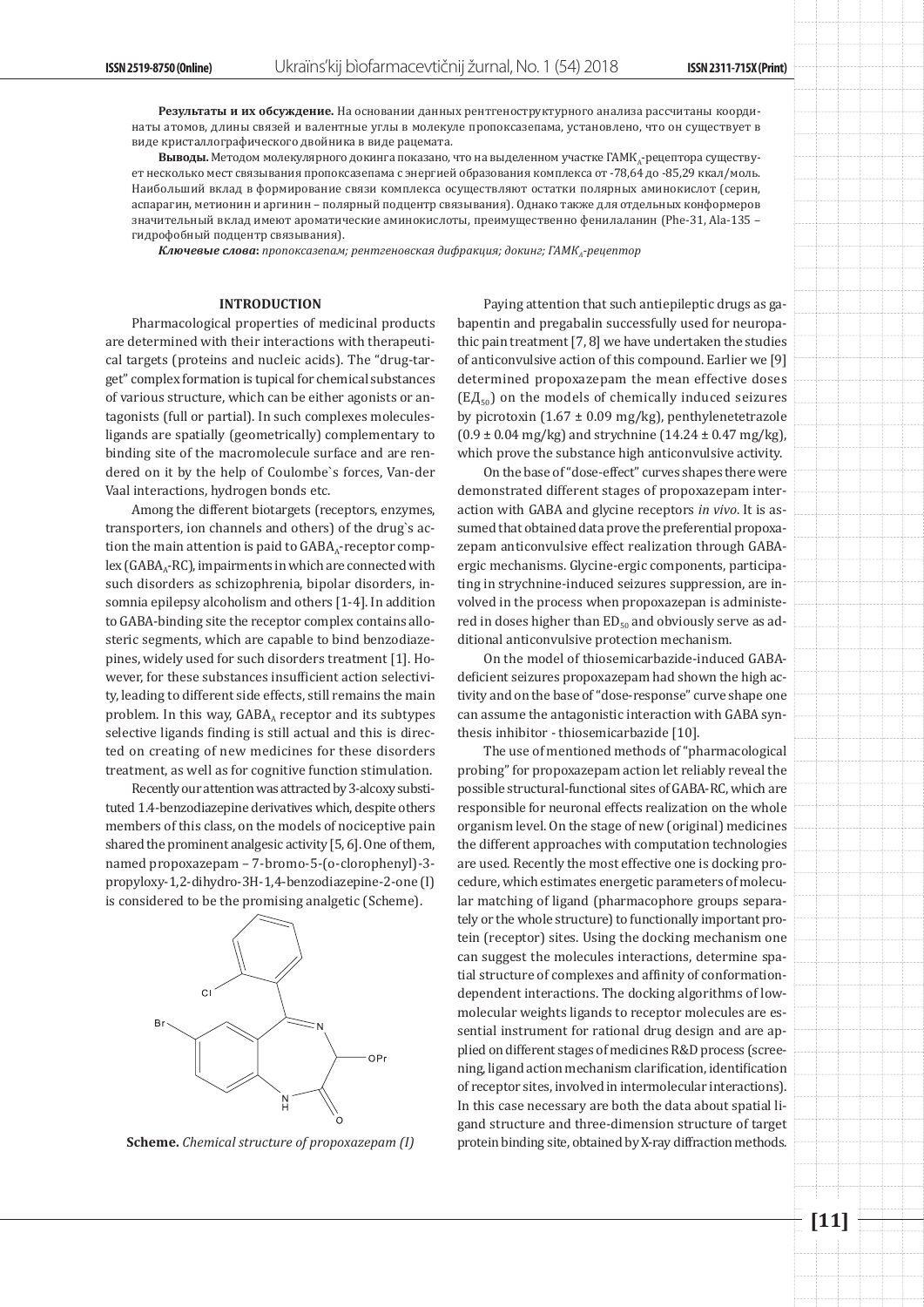**The aim** of the work was determination of ligand-GABA-RC complex geometry determination on the base of experimental data of propoxazepam conformations and calculated data of the ligand-binding site three-dimension structure as well as further ligand-receptor docking with its process description.

## **MATERIALS AND METHODS**

The X-ray diffraction study of the substance was performed on monocrystal X-ray difractometer Xcalibur 3 (MoKα radiation, ССD-detector, graphite monochromator, ω-scanning,  $2\Theta_{\text{max}}$  = 50) using SHELXTL-97 software [11] according to the standard method (МоKα-radiation, T 130(2) K,  $\omega$ -scanning with step 1°). 0.882). The sample was decoded in two spatial groups: three-wedged with cell parameters *a* = 10.434(1), *b* = 10.873(1), *c* = 17.837(2)  $A, \alpha$  = 74.810(9)°,  $\beta$  = 77.22(1)°,  $\gamma$  = 66.06(1)°, V = 1769.6 A<sup>3</sup>, spatial group Pl. Monoclinic with cell parameters  $a = 11.695(2)$ , *b* = 21.507(2), *c* = 14.506(2) Å, β = 92.82(1)°, V = 3644.2)  $A<sup>3</sup>$ , spatial group P2 $_1$ /c. Minimal divergence factor for triclinic structure was 38 %, while for monoclinic 25 %.

Compound structure war decoded by direct method in isotropic approximation and specified in anisotropic approximation for non-hydrogen atoms. Hydrogen atoms were placed in geometrically calculated sites and included in the refinement on the "rider" model in isotropic approximation with  $U_{iso} = nU_{eq}$ . Of the non-hydrogen atom, connected with the given hydrogen ( $n = 1.5$  for methyl groups and n = 1.2 for other hydrogen atoms). The structure was refined using  $F^2$  polymatrix LSM in the anisotropic approximation for non-hydrogen atoms to  $wR_2 = 0.289$ on the base of 6284 reflections  $(R_1 = 0.106$  on the base of 2142 reflections с F > 4σ (F), S = 0.882).

Molecular docking parameters calculation was made using iGEMDOCK v2.1 software [12, 13] (freeware, http://gemdock.life.nctu.edu.tw/dock/download.php). As macromolecule the GABA-receptor (crystalline structure, GABA(A) R-beta3 гомопентамер, 4COF) was chosen, being received from biological macromolecules database (http://www.rcsb.org/) as \*.pdb file. At the same file extension the ligand structure was also prepared. Propoxazepam conformers molecular structures were prepared using ChemAxon (MarvinSketch 17.11.0) software, conformers internal energy calculations were carried out on Avogadro (v 1.2.0) software, cavities analysis and mutual amino acids residues in active centers – on the base of Mole 2.13.9.6. Docking parameters calculation for ligand and receptor was performed using force field data on 100 generations of flexible ligand conformations (300 states for each population size); from 20 number of solutions the most optimal was chosen. Automatic binding site detection was determined by the referent ligand localization (benzamidine) [14].

Binding site radius was enlarged to 30 Å for substance binding visualization with simultaneous ligand excluding. Docking results were grouped according to the hierarchic clustering procedure. Clustering was performed using K-means after previous estimation of binding localization topography due to total interaction energy, as well as hierarchic clustering.

## **RESULTS AND DISCUSSION Propoxazepam molecular structure**

Propoxazepam crystalline sample X-ray analysis (Fig. 1) had shown that it exists as crystallographic twins with different twinning degree, forming during crystallization. The highest precise resolution of twinning was made using Platon software, showing presence of more than two components.

Molecule has asymmetric center at C8 (Fig. 2) and is crystallized in center-symmetric spatial group, forming racemate crystals. In the independent unit cell two molecules were found (A and B) with different conformations and asymmetric atom configurations (A molecule with R-configuration while B molecule with S-configuration).



**Fig. 1.** *Common view of propoxazepam molecule (А and B) as represented by elipsoids of thermal oscillations with 50 % possibility*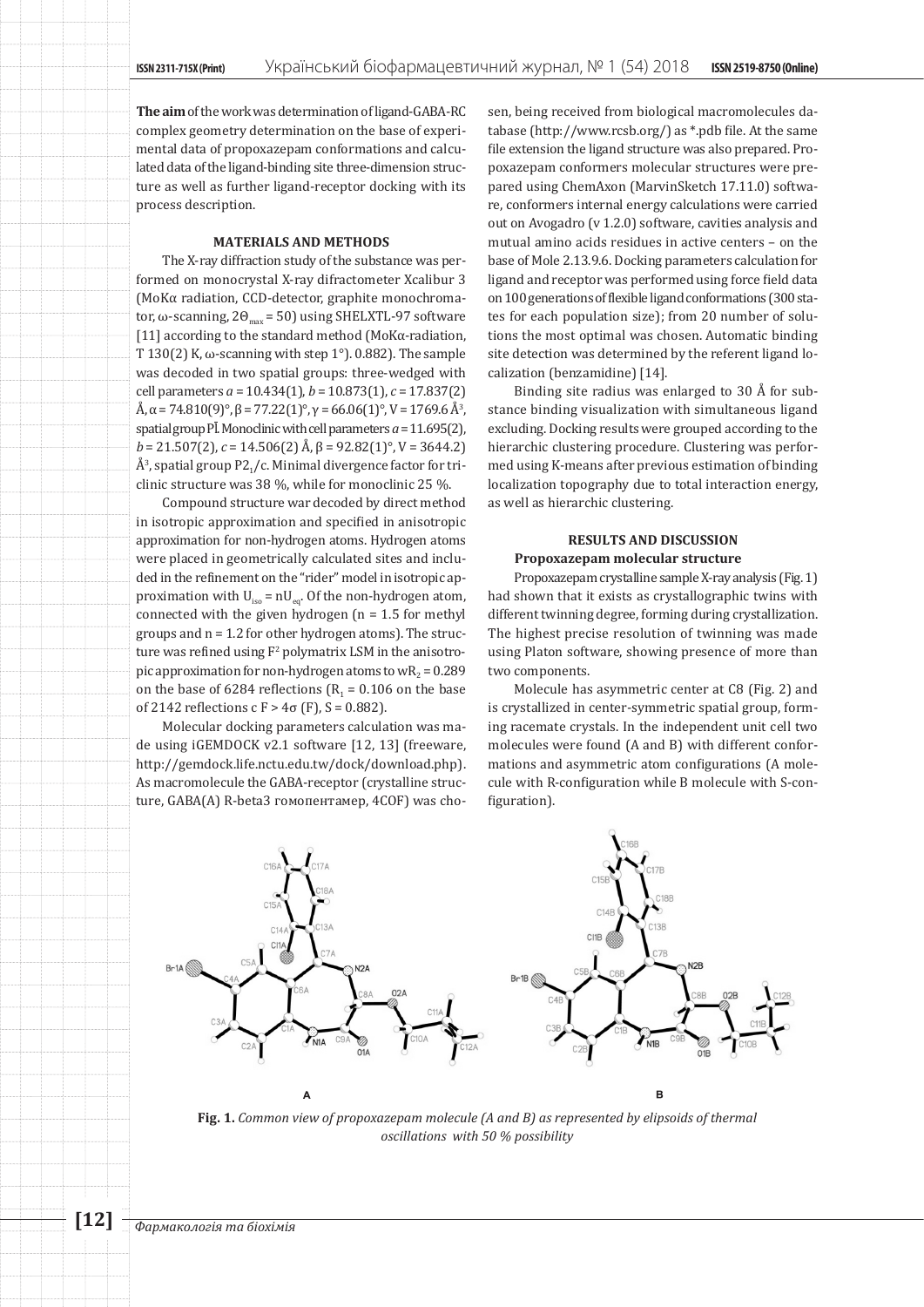Table 1



Fig. 2. Molecules A and B conformations

Diazepine cycle is in the bath conformation, N1, C9, C7, N2 atoms are coplanar while С1, С6 and С8 atoms are deflected to one side of this plane on 0.70 Å, 0.65 Å and 0.75 Å in the molecule A accordingly and on -0.69 Å, -0.66 Å and -0.74 Å in molecule B accordingly. As a result chlorobenzyl substituent deflects from the plane bicycle fragment in the different sides and is rotated in relation to endocyclic C6-C7 bond on the equal angle, but to different directions (torsion angles C1-C6-C7-C13 and C6- C7C13-C14 are  $144(1)$ o and  $-73(1)$ o in the molecule A and -144(1) and 73(1) in the molecule B). The main difference in the unit cell structure, determining the presence of two molecules in it, is in propyl group conformation. The substituent at C8 position has equatorial orientation (torsion angle N1-C9-C8-O2 is 172.1(8)° in the molecule А and -170.4(8) in the molecule Б), propyl group in the molecule A is situated nearly orthogonally to the cycle and has *ар* – -*sc*- conformation. Propyl group in the molecule В is in +*sc*- position in relation to endocyclic С9-С8 bond and has *ар* – -*sc*-conformation (Tab. 1).

In the crystal molecules A and B alternate forming chains along the crystallographic direction [1 0 0] because of intermolecular hydrogen bonds N1a-H…N2b' H…N 2.24 Å N-H…N 162°, N1b-H…N2a' (x-1, y, z) H…N 2.22 Å N-H…N 173°.

Atom coordinates, bonds lengths and valent angles in the propoxazepam molecule were also calculated.

Structure and properties of the GABA<sub>A</sub>-receptor **complex**

 $GABA_A$ -receptor complex ( $GABA_A$ -RC) belongs to the ligand-depending ionic channels class and is the main therapeutic target, participating in the human physiological processes: education and memory formation, awaking and sleeping. The terms GABA-benzodiazepine-receptor ionophoric complex, GABA-benzodiazepine-ionophore and others are also often appear. In these terms not only complicity but tight junctions between its components are reflected.

 $GABA_A-RC$  is built with fie subunits, which belong to different classes (α, β, γ, δ, ε, π, θ, ρ), forming the symmetrical ion channel, posing with second transmembrane domain to each other. At present from the mammals nervous system there were cloned and sequined six α-, three β-, three  $γ$ -, one δ-, one ε-, one π-, one  $θ$ -, and three  $GABA_A-PC$  ρ-subunits, as well as forms which form as a result of alternative splicing of some of these subunits [1-4]. The most common subunits combination in the CNS

|                      | Molecule A | Molecule B |
|----------------------|------------|------------|
| $C9 - C8 - 02 - C10$ | $-88(1)$   | 75(1)      |
| C8-C2-C2-C11         | $-172(1)$  | 175.5(8)   |
| 02-C10-C11-C12       | $-82(1)$   | $-63(1)$   |

(about 40 % of GABA<sub>A</sub>-RC) is formed from two  $\alpha$ 1, two β2 and one γ2s, surrounding the chloride-transporting pore. When binding two GABA molecules complex changes its conformation, opens pore for anions transport and as a result hyperpolarization develops leading the cell to be less sensitive to excitement signals of other neurons – the process accompanied with postsynaptic inhibitory potential development.

The main ligand-binding of the  $GABA_A-RC$  is that of GABA (agonist) binding site which is situated in the area between  $\alpha$ -and  $\rho$ - subunits contact. On the surface of  $\alpha$ and  $\gamma$  subtypes contacts the benzodiazepine binding site is located. Barbiturates and ethanol binding sites are supposed to be located on the transmembrane domains in the deep of the channel. In the first case, perhaps, the main role is played by β-subunit while ethanol interacts with different subunits, including  $\rho$  and  $\delta$ , however with different sensitivity.

Subunits combination in the pentamer determine ligand pharmacological profile. It was found that benzodiazepines pharmacological action as well as their analogs is primarily determined by  $\alpha$ -subunits subtype. Particularly, α1-selective ligands usually possess tranquilizing, anticonvulsive amnesic action; α2 and α3 – anxyolytic hypnotic, anticonvulsive and muscle relaxation, though α5 selective –stimulate education and memory processes [2]. Thus new ligands have to be highly selective to the certain  $GABA_A-RC$  subtype for sharing unique therapeutic properties simultaneously lucking side effects, inherent to classical benzodiazepines.

The one of main molecular docking aims is new possible binding sites search. Correct screening algorithm have to determine and estimate as much as possible the modes of two molecules interaction. However this process can be too calculation- and time consuming. Due to this there have to be balance between computer process costs and screening space. As a screening algorithm the method of energy interaction estimating, calculated in accordance to ligand and receptor cavity fields, was used.

Despite the other 1.4-benzodiazepine derivatives propoxazepam, as alcoxy derivative, possess mainly analgesic action in its pharmacological spectrum while inhibitory action (muscle relaxation, hypnotic and tranquilizing) is markedly reduced. As the alcoxy radical is not the dramatic change in the substance structure, using molecular docking results there was made the attempt to analyze this flexible substituent influence on the ability to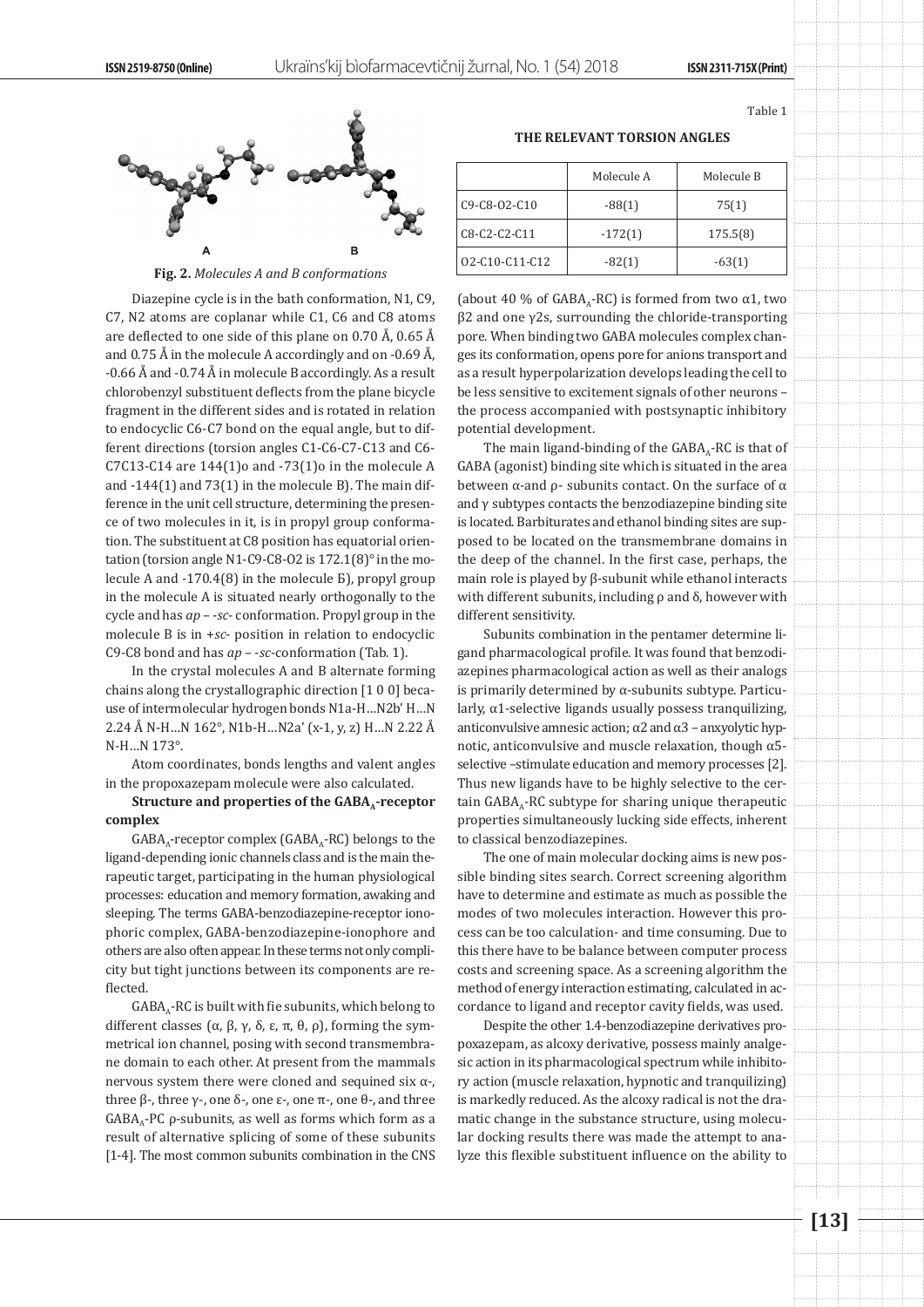be bind to the GABA receptor. Detailed docking with this receptor was analyzed on the base of 20 number of solutions (19 conformations and one non-optimized structure, excluded from further analysis) for each the optimal conformation 100-times generated in 500 approaches. The most optimal from the energetic point of view (minimal energy) conformers further were estimated as the most favorable and effective (according to the binding energy).

It was rather unexpected that generated propoxazepam conformers had not the only binding site (Fig. 3). Maximal biding energies difference for all the conformers is 6.65 kcal/mole (from -78.64 to -85.29 kcal/mole), that is not a big value but can be significant in the substance low concentrations in brain *in vivo*. Cluster analysis revealed six binding sites with one only conformer (No. 5) separate binding, which can be explained as non-specific binding with surface hydrophobic regions. This suggestion is supported also with the low complex formation energy (-79.76 kcal/mole, Tab. 2).

The rest conformers form five classes (clusters) second of them is the most numerous (Tab. 2) with similar binding energy values. Though one have to mention that similar values of complex formation total energy consist of Van-der-Vaal interaction energies and hydrogen bond energies with quite different impacts. As the benzodiazepine "bath" conformation is very rigid and changes negligibly, the difference can be due to conformation mobility/ flexibility of alcoxy (propyl) radical. In is confirmed by the calculated every conformer intrinsic energy with nearly similar for each representative (Tab. 2).

As the alcoxy radical flexibility plays such a big role for binding site preference, the main amino acids residues, participating this process were also determined.



**Fig. 3.** *Schematic localization of propoxazepam conformers preffered binding sites*

For data reduction to the most significant in a z-normalization procedure the binding energy values, nearest to the representative mean, for each amino acid residue were selected (which equals to  $z = 0$ , Tab. 3). For conformer № 5 with low binding energy value there haven't been reveled amino acid residues with energy, near to mean values of other conformers. As it was found earlier, the main impact in the complex formation residues of polar amino acids which can fix polarization-able parts and groups of ligand (M-Ser-10, M-Asp-30, S-Asn-100, S-Met-137, S-Lys-13, M-Asp-30, S-Arg-71, M – main chain, S – side chain). Though for some conformers large contribution have aromatic amino acids, mainly phenylalanine (M-Phe-31, S-Phe-31, M-Ala-135) and even glycine (M-Gly-32). Be-Table 2

| Cluster number | Ligand conformer<br>(No.) | Total binding<br>energy kcal/mole | Van-der-Vaal interaction | Hydrogen bonds | Internal conformer<br>energy, kcal/mole |
|----------------|---------------------------|-----------------------------------|--------------------------|----------------|-----------------------------------------|
| $\mathbf{1}$   | 5                         | $-79.76$                          | $-61.50$                 | $-18.25$       | 91.48                                   |
| $\overline{2}$ | $\overline{2}$            | $-80.01$                          | $-76.51$                 | $-3.50$        | 91.50                                   |
| $\overline{2}$ | 3                         | $-78.64$                          | $-61.72$                 | $-16.92$       | 91.39                                   |
| $\overline{2}$ | $\overline{4}$            | $-81.96$                          | $-62.99$                 | $-18.97$       | 91.41                                   |
| 2              | 9                         | $-82.00$                          | $-63.03$                 | $-18.98$       | 91.44                                   |
| $\overline{2}$ | 11                        | $-79.98$                          | $-76.48$                 | $-3.50$        | 91.53                                   |
| $\overline{2}$ | 12                        | $-80.05$                          | $-76.55$                 | $-3.50$        | 91.42                                   |
| 2              | 16                        | $-80.04$                          | $-76.54$                 | $-3.50$        | 91.47                                   |
| $\overline{2}$ | 19                        | $-81.99$                          | $-63.00$                 | $-19.00$       | 91.45                                   |
| 3              | $\mathbf{1}$              | $-83.75$                          | $-69.59$                 | $-14.17$       | 91.45                                   |
| 3              | 8                         | $-83.76$                          | $-69.59$                 | $-14.17$       | 91.49                                   |
| $\overline{4}$ | 13                        | $-83.49$                          | $-67.85$                 | $-15.63$       | 91.45                                   |
| $\overline{4}$ | 14                        | $-83.49$                          | $-67.75$                 | $-15.74$       | 91.47                                   |
| $\overline{4}$ | 18                        | $-83.49$                          | $-67.74$                 | $-15.75$       | 91.44                                   |
| 5              | 6                         | $-85.29$                          | $-74.91$                 | $-10.38$       | 91.41                                   |
| 5              | 10                        | $-85.29$                          | $-74.83$                 | $-10.46$       | 91.51                                   |
| 5              | 15                        | $-85.28$                          | $-74.86$                 | $-10.42$       | 91.50                                   |
| 6              | 7                         | $-82.29$                          | $-68.93$                 | $-13.36$       | 91.48                                   |
| 6              | 17                        | $-82.29$                          | $-68.95$                 | $-13.34$       | 91.47                                   |

**CALCULATED PROPOXAZEPAM CONFORMERS BINDING ENERGY AND THEIR INTERNAL ENERGY**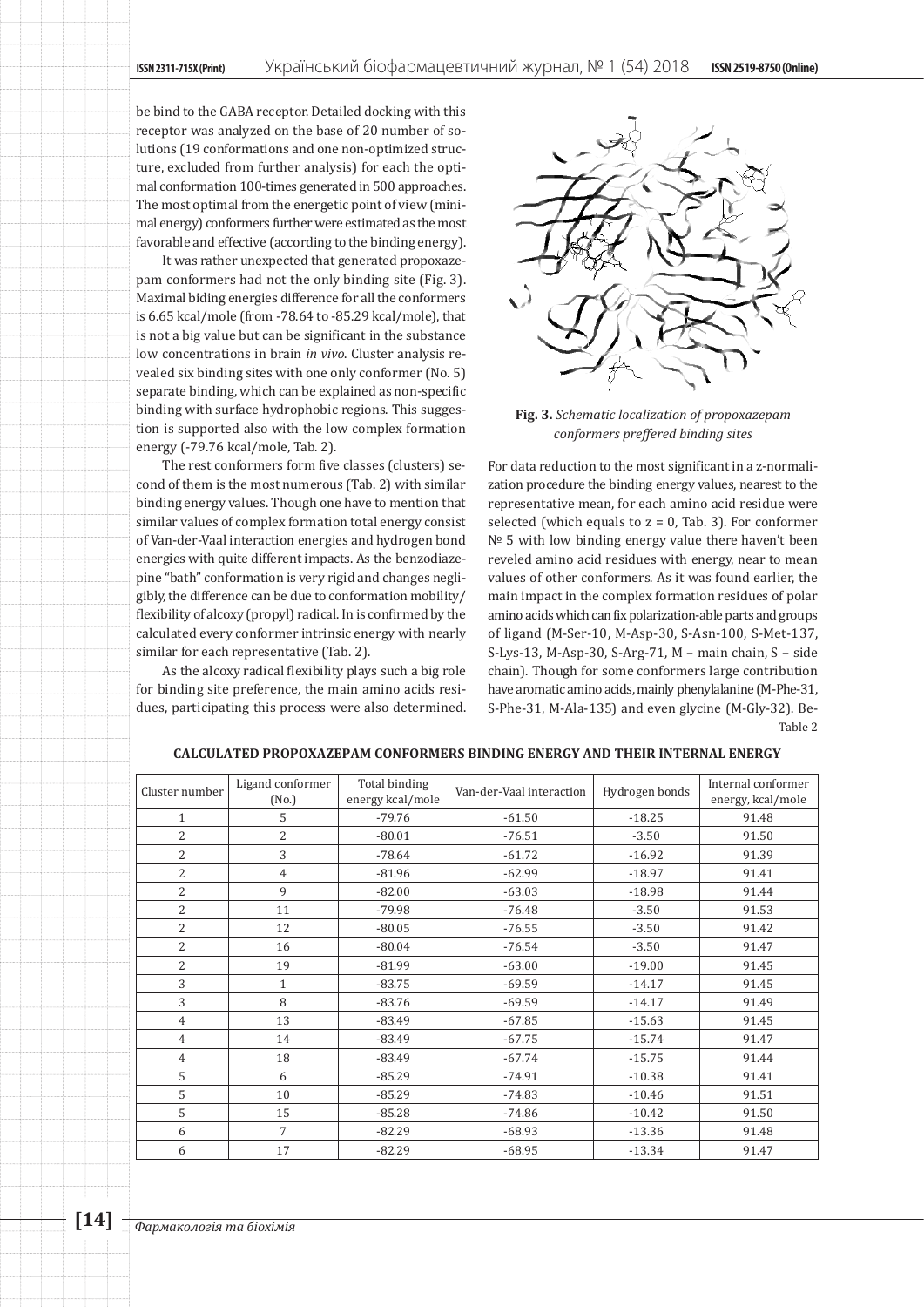Table 3

## **AMINO ACIDS RESIDUES WHICH PARTICIPATE BONDS FORMATION WITH DIFFERENT PROPOXAZEPAM CONFORMATION (BOND ENERGIES NORMALIZATION AT z = 0, M – MAIN CHAIN, S – SIDE CHAIN)**

| Conformer<br>number  | 6       | 10      | 15      | $\mathbf{1}$ | 8       | $\overline{4}$ | 9       | 19      | 2       | 11      | 12      | 16      | 3       | 13      | 14      | 18      |
|----------------------|---------|---------|---------|--------------|---------|----------------|---------|---------|---------|---------|---------|---------|---------|---------|---------|---------|
| Energy,<br>kcal/mole | $-85.3$ | $-85.3$ | $-85.3$ | $-83.8$      | $-83.8$ | $-82.0$        | $-82.0$ | $-82.0$ | $-8.0$  | $-82.0$ | $-82.0$ | $-82.0$ | $-78.6$ | $-83.5$ | $-83.5$ | $-83.5$ |
| M-LEU-99             |         |         |         |              |         |                |         |         | $-3.5$  | $-3.5$  | $-3.5$  | $-3.5$  |         |         |         |         |
| S-ASN-100            |         |         |         |              |         | $-3.5$         | $-3.5$  | $-3.5$  |         |         |         |         | $-1.9$  |         |         |         |
| $M-ALA-135$          |         |         |         |              |         | $-7.0$         | $-7.0$  | $-7.0$  |         |         |         |         | $-6.6$  |         |         |         |
| M-THR-151            |         |         |         |              |         | $-3.5$         | $-3.5$  | $-3.5$  |         |         |         |         | $-3.5$  |         |         |         |
| S-THR-151            |         |         |         |              |         | $-5.0$         | $-5.0$  | $-5.0$  |         |         |         |         | $-5.0$  |         |         |         |
| M-SER-10             | $-5.5$  | $-5.7$  | $-5.6$  |              |         |                |         |         |         |         |         |         |         |         |         |         |
| $M-LYS-13$           | $-3.2$  | $-3.1$  | $-3.7$  |              |         |                |         |         |         |         |         |         |         |         |         |         |
| $S-ASP-30$           |         |         |         |              |         |                |         |         |         |         |         |         |         | $-2.5$  | $-2.5$  | $-2.5$  |
| $S-ASP-69$           |         |         |         |              |         |                |         |         |         |         |         |         |         | $-5.5$  | $-5.6$  | $-5.6$  |
| M-LYS-70             |         |         |         |              |         |                |         |         |         |         |         |         |         | $-3.5$  | $-3.5$  | $-3.5$  |
| <b>S-LEU-27</b>      | $-4.2$  | $-4.2$  | $-4.2$  |              |         |                |         |         |         |         |         |         |         |         |         |         |
| M-ASP-30             | $-5.9$  | $-5.9$  | $-5.9$  | $-0.5$       | $-0.5$  |                |         |         |         |         |         |         |         |         |         |         |
| $S-ASP-30$           | $-4.4$  | $-4.4$  | $-4.4$  |              |         |                |         |         |         |         |         |         |         |         |         |         |
| M-PHE-31             | $-8.2$  | $-8.2$  | $-8.2$  | $-3.3$       | $-3.3$  |                |         |         |         |         |         |         |         |         |         |         |
| $S-PHE-31$           | $-6.3$  | $-6.3$  | $-6.3$  | $-5.7$       | $-5.7$  |                |         |         |         |         |         |         |         |         |         |         |
| $M-GLY-32$           | $-4.7$  | $-4.7$  | $-4.7$  | $-4.7$       | $-4.7$  |                |         |         |         |         |         |         |         |         |         |         |
| $S-ARG-71$           | $-6.6$  | $-6.5$  | $-6.5$  |              |         |                |         |         |         |         |         |         |         |         |         |         |
| M-LEU-99             |         |         |         |              |         | $-0.2$         | $-0.2$  | $-0.2$  | $-4.7$  | $-5.0$  | $-4.6$  | $-4.6$  | $-0.3$  |         |         |         |
| S-LEU-99             |         |         |         |              |         | $-0.3$         | $-0.3$  | $-0.3$  | $-5.2$  | $-4.8$  | $-5.0$  | $-5.0$  | $-0.4$  |         |         |         |
| M-ASN-100            |         |         |         |              |         | $-1.7$         | $-1.7$  | $-1.7$  | $-11.8$ | $-11.1$ | $-11.9$ | $-11.9$ | $-2.4$  |         |         |         |
| S-ASN-100            |         |         |         |              |         | $-7.0$         | $-7.0$  | $-6.9$  | $-4.3$  | $-4.4$  | $-4.5$  | $-4.5$  | $-6.6$  |         |         |         |
| M-ASP-101            |         |         |         |              |         |                |         |         | $-5.7$  | $-5.9$  | $-5.6$  | $-5.6$  | $-0.3$  |         |         |         |
| M-CYS-136            |         |         |         |              |         | $-1.2$         | $-1.3$  | $-1.3$  |         |         |         |         | $-8.8$  |         |         |         |
| M-MET-137            |         |         |         |              |         | $-1.5$         | $-1.5$  | $-1.5$  |         |         |         |         | $-9.7$  |         |         |         |
| S-MET-137            |         |         |         |              |         | $-5.8$         | $-5.8$  | $-5.8$  | $-0.7$  | $-0.1$  | $-0.7$  | $-0.7$  | $-5.4$  |         |         |         |
| S-GLU-153            |         |         |         |              |         | $-5.5$         | $-5.5$  | $-5.4$  | $-1.7$  | $-1.8$  | $-1.8$  | $-1.8$  | $-5.2$  |         |         |         |
| $S-LYS-13$           |         |         |         |              |         |                |         |         |         |         |         |         |         | $-6.9$  | $-6.9$  | $-6.9$  |
| $S-LYS-13$           | $-12.6$ | $-12.6$ | $-12.6$ |              |         |                |         |         |         |         |         |         |         |         |         |         |
| M-PRO-29             |         |         |         |              |         |                |         |         |         |         |         |         |         | $-6.5$  | $-6.5$  | $-6.5$  |
| M-ASP-30             |         |         |         |              |         |                |         |         |         |         |         |         |         | $-8.5$  | $-8.6$  | $-8.6$  |
| M-ALA-45             |         |         |         |              |         | $-0.3$         | $-0.4$  | $-0.3$  | $-9.8$  | $-9.7$  | $-9.8$  | $-9.8$  | $-0.6$  |         |         |         |
| S-SER-46             |         |         |         |              |         | $-1.4$         | $-1.5$  | $-1.5$  | $-5.1$  | $-5.9$  | $-5.3$  | $-5.3$  | $-1.3$  |         |         |         |
| M-ARG-71             |         |         |         |              |         |                |         |         |         |         |         |         |         | $-4.2$  | $-4.3$  | $-4.3$  |
| $S-ARG-71$           |         |         |         |              |         |                |         |         |         |         |         |         |         | $-14.7$ | $-14.6$ | $-14.6$ |

cause propoxazepam conformers are bind with the polar amino acids residues, one can suggest that flexibility of the alcoxy radical can acquire conformations with ether oxygen more available for binding.

Docking results visualization had shown that when interacting with phenylalanine residues propoxazepam conformer is situated in the way of the main influence to be fulfilled through bromine atom (Fig. 4, A).

On the contrary the more polar subcentre carries out the binding not only via phenylalanine residue (through bromine atom), but also with more polar amino acids – asparagine and arginine (Fig. 4, B).



**Fig. 4.** *Spatial propoxazepam arrangement when binding with esidues of phenilalanine and glycine (A) and phenilalanine, asparagine, arginine and serine (B)*

**[15]**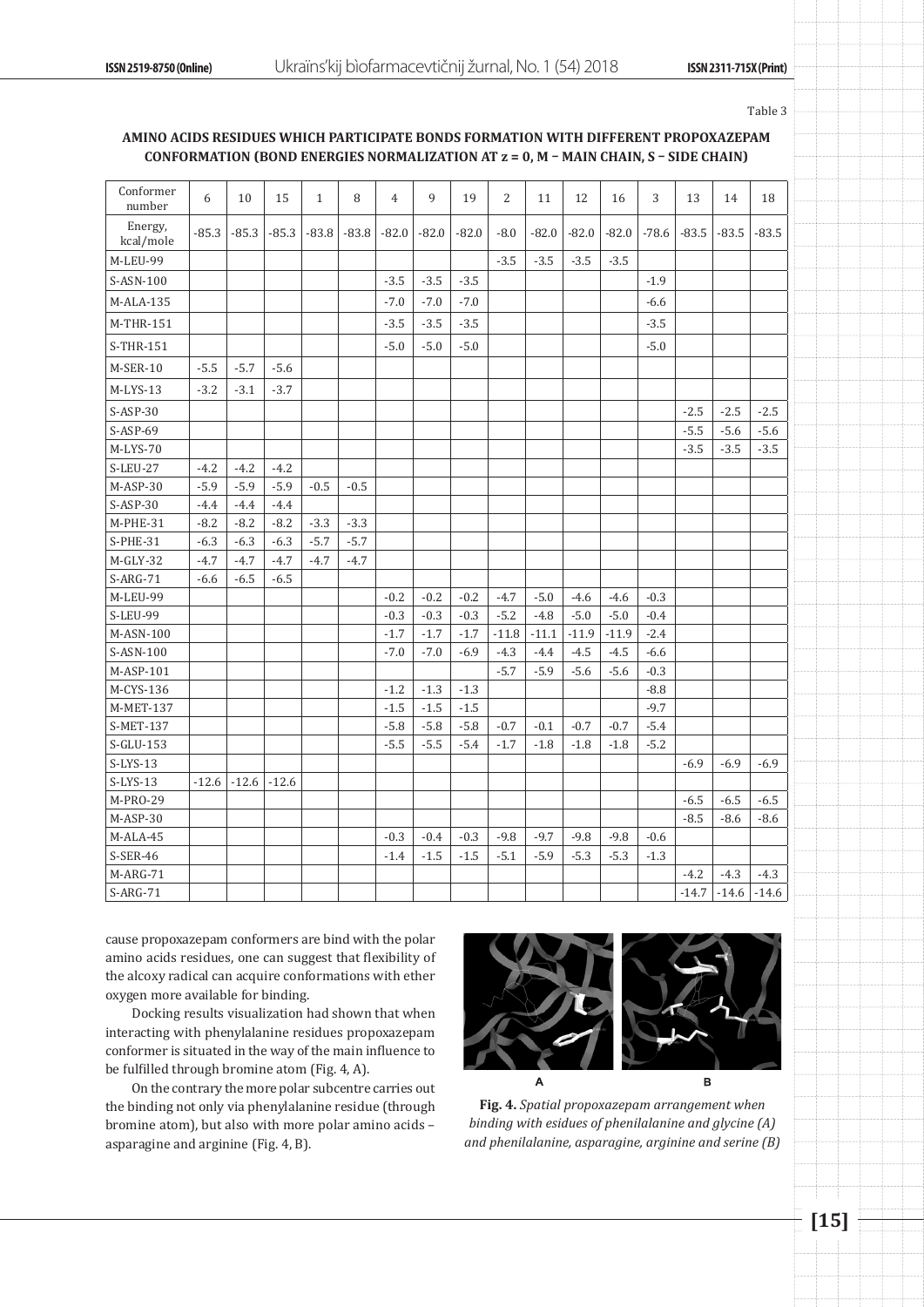## **CONCLUSIONS**

- 1. On the base of X-ray analysis data the propoxazepam crystalline sample structure was described and its existence as crystallographic twins was demonstrated. The twinning appears due to crystallization in centrosymmetric spatial group (racemate crystals formation) as the compound has C8 asymmetric center. The substituent at this position (alcoxy radical) is in equatorial +*sc*- and -*sc*-position. Atoms coordinates, bounds lengths and valence angles in the propoxazepam molecule were determined, that gives the possibility to validate the computer methods of its structure description.
- 2. Using the molecular docking method on the selected  $GABA<sub>a</sub>$ -receptor part some binding sites were deter-

mined with complex formation energy from -78.64 to -85.29 kcal/mole.

3. The total binding energy of the most numerous propoxazepam conformers cluster and  $GABA_A$ -receptor is similar though the contribution of Van-der-Vaal interactions and hydrogen bonds are not equal for different conformers. The main contribution in the complex formation make polar amino acids residues (serine, asparagine, methionine and arginine – polar binding subcenter). However for some conformers the significant contribution have aromatic amino acids, mainly phenylalanine (Phe-31, Ala-135 – hydrophobic binding subcenter).

**Conflict of Interests:** authors have no conflict of interests to declare.

### **REFERENCES**

- 1. Whiting, P. J. GABA–A receptor subtypes in the brain : a paradigm for CNS drug discovery? / P. J. Whiting // Drug Discov Today. 2003. Vol. 8, Issue 10. – P. 445–450. doi: 10.1016/s1359–6446(03)02703–x
- 2. GABA(A) receptors : immunocytochemical distribution of 13 subunits in the adult rat brain / S. Pirker, C. Schwarzer, A. Wieselthaler et al. // Neurosci. – 2000. – Vol. 101, Issue 4. – P. 815–850. doi: 10.1016/s0306–4522(00)00442–5
- 3. An updated unified pharmacophore model of the benzodiazepine binding site on γ –aminobutyric acid a receptors : correlation with comparative models / T. Clayton, J. L. Chen, M. Ernst et al. // Current Med. Chem. – 2007. – Vol. 14, Issue 26. – P. 2755–2775. doi: 10.2174/092986707782360097
- 4. Olsen, R. W. GABA A receptors : subtypes provide.diversity of function and pharmacology / R. W. Olsen, W. Sieghart // Neuropharmacol. 2009. – Vol. 56, Issue 1. – Р. 141–148. doi: 10.1016/j.neuropharm.2008.07.045
- 5. Analgesic Effects of 3–substituted derivatives of 1,4–benzodiazepines and their possible mechanisms / V. I. Pavlovsky, O. V. Tsymbalyuk, V. S. Martynyuk et al. // Neurophysiol. – 2003. – Vol. 45, Issue 5/6. – P. 427–432. doi: 10.1007/s11062–013–9389–y
- 6. Фармакологический анализ нейрохимических антиноцицептивных механизмов действия пропоксазепама / Н. И. Волощук, А. С. Редер, Н. Я. Головенко и др. // Фармакол. лек. токсикол. – 2017. – № 1 (52). – С. 3–11.
- 7. Blommel, M. L. Pregabalin : An antiepileptic agent useful for neuropathic pain / M. L. Blommel, A. L. Blommel // Am. J. Health–Syst Pharm. 2007. Vol. 64, Issue 14. – P. 1475–1482. doi: 10.2146/ajhp060371
- 8. A summary of mechanistic hypotheses of gabapentin pharmacology / C. P. Taylor, N. S. Gee, Su Ti-Zhi et al. // Epilepsy Res. 1998. Vol. 29, Issue 3. -P. 233–249. doi: 10.1016/s0920–1211(97)00084–3
- 9. Активация ГАМКергической системы пропилоксипроизводным 1,4–бенздиазепина на моделях нейропатической боли и судорог, индуцированных коразолом / Н. Я. Головенко, В. Б. Ларионов, А. С. Редер и др. // Журн. НАМН Украины. – 2016. – № 3–4. – С. 251–260.
- 10. Propoxazepam influence on thiosemicarbazide–induced GABA–deficient seizures development in mice / M. Ya. Golovenko, A. S. Reder, V. B. Larionov, I. P. Valivodz` // Клінічна фармація. – 2017. – Т. 21, № 2. – Р. 34–40. doi: 10.24959/cphj.17.1419
- 11. Sheldrick, G. M. A short history of SHELX / G. M. Sheldrick // Acta Crystallographica Section A Foundations of Crystallography. 2007. Vol. 64, Issue 1. – P. 112–122. doi: 10.1107/s0108767307043930
- 12. Yang, J.–M. GEMDOCK : A generic evolutionary method for molecular docking / J.–M. Yang, C.–C. Chen // Proteins : Structure, Function and Bioinformatics. – 2004. – Vol. 55, Issue 2. – P. 288–304. doi: 10.1002/prot.20035
- 13. Consensus Scoring Criteria for Improving Enrichment in Virtual Screening / J.–M. Yang, Y.–F. Chen, T.–W. Shen et al. // J. Chem. Inform and Modeling. 2005. – Vol. 45, Issue 4. – P. 1134–1146. doi: 10.1021/ci050034w
- 14. Miller, P. S. Crystal structure of a human GABAA receptor / P. S. Miller, A. Radu Aricescu // Nature. 2014. Vol. 512, Issue 7514. –P. 270–275. doi: 10.1038/nature13293

### **REFERENCES**

- 1. Whiting, P. J. (2003). GABA–A receptor subtypes in the brain: a paradigm for CNS drug discovery? *Drug Discovery Today, 8 (10)*, 445–450. doi: 10.1016/s1359–6446(03)02703–x
- 2. Pirker, S., Schwarzer, C., Wieselthaler, A., Sieghart, W., Sperk, G. (2000). GABAA receptors: immunocytochemical distribution of 13 subunits in the adult rat brain. *Neuroscience, 101 (4)*, 815–850. doi: 10.1016/s0306–4522(00)00442–5
- 3. Clayton, T., Chen, J., Ernst, M., Richter, L., Cromer, B., Morton, C., Cook, J. (2007). An updated unified pharmacophore model of the benzodiazepine binding site on γ – aminobutyric acid a receptors: correlation with comparative models. *Current Medicinal Chemistry, 14 (26)*, 2755–2775. doi: 10.2174/092986707782360097
- 4. Olsen, R. W., Sieghart, W. (2009). GABAA receptors: Subtypes provide diversity of function and pharmacology. *Neuropharmacology, 56 (1)*, 141–148. doi: 10.1016/j.neuropharm.2008.07.045
- 5. Pavlovsky, V. I., Tsymbalyuk, O. V., Martynyuk, V. S., Kabanova, T. A., Semenishyna, E. A., Khalimova, E. I., Andronati, S. A. (2013). Analgesic Effects of 3– Substituted Derivatives of 1,4–Benzodiazepines and their Possible Mechanisms. *Neurophysiology, 45 (5–6)*, 427–432. doi: 10.1007/s11062–013–9389–y 6. Voloshchuk, N. I., Reder, A. S., Golovenko, N. Ya. et al. (2017). *Farmakologicheskaia lekarstvennaia toxicologiia, 1 (52)*, 3–11.
- 7. Blommel, M. L., Blommel, A. L. (2007). Pregabalin: An antiepileptic agent useful for neuropathic pain. *American Journal of Health–System Pharmacy, 64 (14),* 1475–1482. doi: 10.2146/ajhp060371
- 8. Taylor, C. P., Gee, N. S., Su, T.–Z., Kocsis, J. D., Welty, D. F., Brown, J. P., Singh, L. (1998). A summary of mechanistic hypotheses of gabapentin pharmacology. *Epilepsy Research, 29 (3)*, 233–249. doi: 10.1016/s0920–1211(97)00084–3
- 9. Golovenko, N. Ya., Larionov, V. B., Reder, A. S. et al. (2016) *Zhurnal akademii meditcinskikh nauk Ukrainy, 3–4*, 251–260.
- 10. Golovenko, M. Y., Reder, A. S., Larionov, V. B., Valivodz`, I. P. (2017). The effect of propoxazepam on development of thiosemicarbazide–induced GABA–deficient seizures in mice. *Klìnìčna Farmacìâ, 21 (2)*, 34–40. doi: 10.24959/cphj.17.1419
- 11. Sheldrick, G. M. (2007). A short history of SHELX. *Acta Crystallographica Section A Foundations of Crystallography, 64 (1)*, 112–122. doi: 10.1107/ s0108767307043930

**[16]** *Фармакологiя та бiохiмiя*